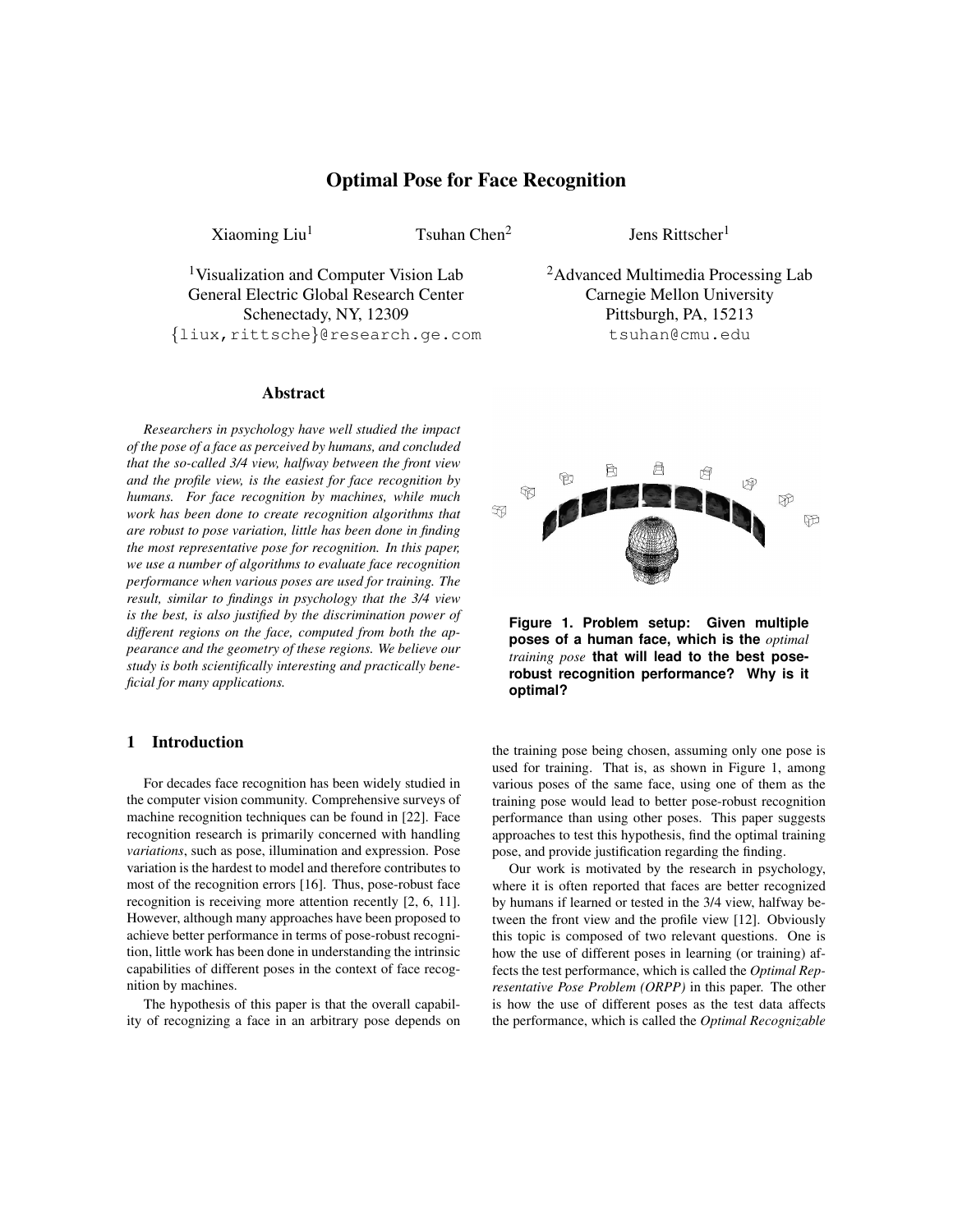*Pose Problem (OCPP)*. In the vision community, it is generally accepted that when the training pose has been chosen, the amount of angular rotation between the training and test pose will be the primary factor affecting recognition performance. In addition, the question of recognition in the *same* pose between the training and test is not actually a posedependent problem, since under the same pose other types of variations, such as expression or lighting, will affect the recognition instead of the pose. For these reasons, our paper will focus on ORPP. That is, compared to psychological findings, what conclusion can we draw on ORPP when the face is recognized by machines? As a scientific problem, it is interesting to see whether the conclusion in computer vision validates or contradicts that of psychology. Similar to almost all psychology studies [3, 7, 10, 12], only the horizontally rotated poses are studied in this paper.

This study will benefit practical applications in that it offers theoretical support on why faces should be captured at a certain pose in practice. For example, in law enforcement applications, mug shots are generally taken at either front or profile view. Given the fact that mug shots will be used in face recognition applications, they should preferentially be taken at the optimal pose, i.e., the 3/4 view, as concluded in both this paper and prior psychology study.

The paper is organized as follows. Section 2 reviews literature in both psychology and computer vision. In Section 3, an experimental approach is used to find the optimal training pose for face recognition. In Section 4, we provide justification on why a certain pose has advantages over others in recognition. Conclusions are given in Section 5.

#### 2 Previous work

### **2.1 Psychology**

Researchers [7, 12] in psychology have been working on the role of pose in human face recognition for decades. It is well established that certain views of objects are easier to remember and are usually referred as *canonical views* [15]. For human faces, a 3/4 view is often an obvious candidate for a canonical view. A number of researchers conclude that using the 3/4 view at learning leads to superior levels of recognition [12]. However, there is a lack of consistency about the advantage of the 3/4 view in the literature [10], since some studies conclude that there is no noticeable advantage of using the 3/4 view as the learning pose [3].

As Liu and Chaudhri [10] have pointed out, the reason for the inconsistency might come from the experimental methodology undertaken. When a face in the 3/4 view generalizes better to a profile view than a front view, the effect is likely contributed by the *smaller* amount of angular rotation for the 3/4 view. Because with its unique halfway position between the front and profile view and given the symmetry of the face, the 3/4 view has, on average, the smallest amount of angular rotation to all other views. For this reason, the effect of angular rotation should be seen more as an extrinsic factor for the 3/4 view advantage. If the recognition experiments are conducted using all possible poses, the angular rotation will contribute to the conclusion. Hence another experimental setup is to exclude such extrinsic factor and focus on potential advantage due to the intrinsic properties of the 3/4 view, by testing poses only within the range of certain angular rotation with respect to the training pose, instead of all possible poses. In this paper, we will conduct experiments using both methodologies.

### **2.2 Computer vision**

As shown in the recent survey [22], most of the vision literature in face recognition focuses on proposing new algorithms. However, relatively little work has been done in understanding the relationship between variation and recognition performance. For example, one type of approach is to treat the face image under a certain pose as one sample in a high-dimensional space, and learn the relation between a training pose image and test pose images by building a mapping function between them. Given a test image with an arbitrary pose, a recognition-by-synthesis approach is applied. That is, we can either map this test image into the training view [8], or map each of the training images into the same pose as the test image [13], based on the learned mapping function. However, to our knowledge, few studies have been performed regarding the level of confidence when each pose is mapped into other poses.

Yacoob and Davis [21] are among the first to investigate how expression variation affects recognition. They conclude that smiling faces should be preferred if a system has a choice in the selection of faces to use in training and recognition. For pose variation, Graham and Allinson [5] have done interesting work in analyzing the recognition performance under different pairs of training and test poses using their eigensignatures method. They find that the  $40^\circ$ view seems to have the best performance when it is used in training or test. However, no explanation or other measurement has been provided regarding the results. Lee and Sohn [9] represent the level of the influence of a given view over nearby views by using a "quasi-view" size, which is the size of the projected face model. However, there is no evidence suggest that the size of the projected face is a dominant factor for the recognition capability. Weber *et al.* [19] show that in their viewpoint-invariant face detection approach, the best detection performance is achieved by training at 30° viewpoint intervals. However, no explicit analysis is performed regarding this finding. Weinshall and Werman [20] analytically study the view likelihood and stability for general objects, and conclude that the most likely and stable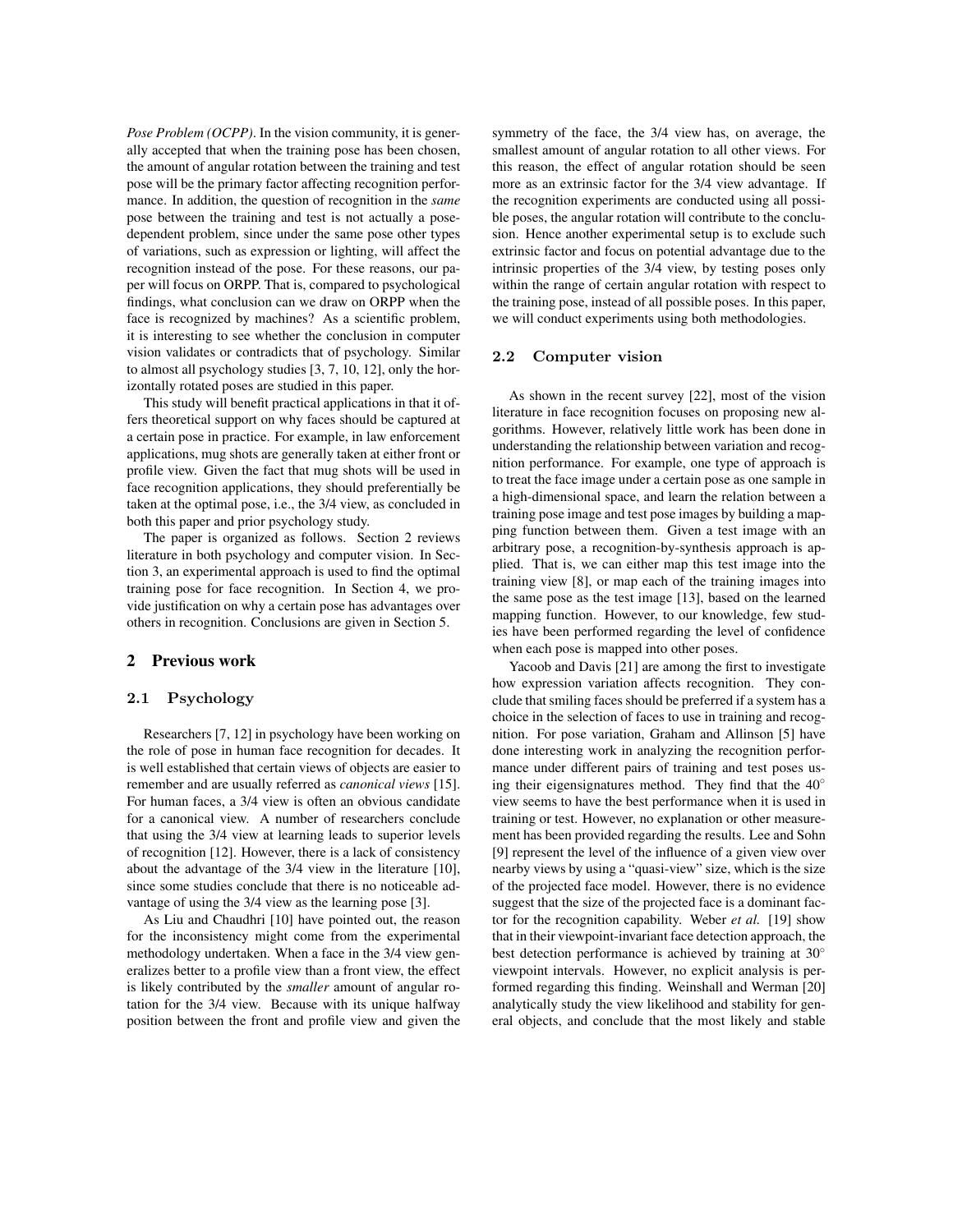view is the flattest view of the 3D shape. Their finding is consistent with our geometry analysis and our analysis is specific to faces.

### 3 Experimental approach

As stated in Section 1, we hypothesize that some poses are more representative than others. Hence if they are used as the training poses, the recognition performance will be better. To test this hypothesis, we can conduct recognition experiments by using a particular face recognition algorithm. Given a face database with ground truth on pose, we can exhaustively choose each pose as the training data, and evaluate its corresponding recognition performance using other poses as the test data. Although this approach is easy to perform, one concern is that the conclusion drawn from this approach might depend on the specific face recognition algorithm being chosen. In order to mitigate this concern, we choose algorithms from different types of recognition methods.

Among many existing algorithms for face recognition, some are generic algorithms and do not take special attention to specific variation, such as pose. Eigenface [18] and Fisherface [1] are good examples of this type of algorithms. On the other hand, there is another family of algorithms which target pose-robust face recognition [11, 13]. We call them *pose-aware algorithms* since they are aware of pose variation and explicitly compensate for it using specific methods.

In our experimental approach, eigenface is chosen as an example of the generic algorithms, while the geometry assisted probabilistic mosaic algorithm (GAPMA) [11] is used as an example of the pose-aware algorithms.

#### **3.1 Face database**

We use the CMU PIE database [17] in our study, since it has a relatively dense sampling of poses, and has labeling of the ground truth for each pose. The PIE database consists of face images of 68 subjects under different pairs of poses and illuminations. In this paper, we use the pose subset of this database, which contains 9 pose images for each of 68 subjects captured under the neutral illumination conditions. Sample images from one subject are shown in Figure 2. According to the cameras' 3D location included in the meta data, the true pose of these images span approximately  $-64°$  to  $64°$  horizontally and differ about  $16°$ between neighboring poses.

### **3.2 Eigenface algorithm**

Detailed information about the eigenface algorithm can be found in [18]. We use a PIE subset of 34 subjects each



**Figure 2. Sample images of one subject in the PIE database.**



**Figure 3. Recognition rate matrix of the eigenface algorithm for all pairs of training and test poses. Each element has a value between 0% and 100%. The diagonal elements are always 100% since the same training image is used for test.**

with 9 poses as the experimental dataset. For each image in the dataset, we manually crop the face area and normalize it to 64 by 64 pixels. In order to remove the influence of the background, we also apply a mask to all images such that the 4 triangular-shaped corners are filled with zeros.

We iteratively use each of the 9 poses of all subjects as the training data to generate an eigenspace. The remaining 8 poses from all subjects are then used as the test data. The nearest neighbor classifier is applied during the testing stage. Since there are 34 training images (34 subjects each with 1 pose image) in total, it is possible to obtain an eigenspace whose number of eigenvectors varies from 1 to 33. We test all different numbers of eigenvectors, and report the one with the best recognition performance. By assuming the symmetry of the face, the test face is flipped horizontally whenever its flipped pose has less angular deviation from the training pose. The recognition rates for all pairs of training and test poses are computed as shown in Figure 3.

Since we are interested in how recognition performance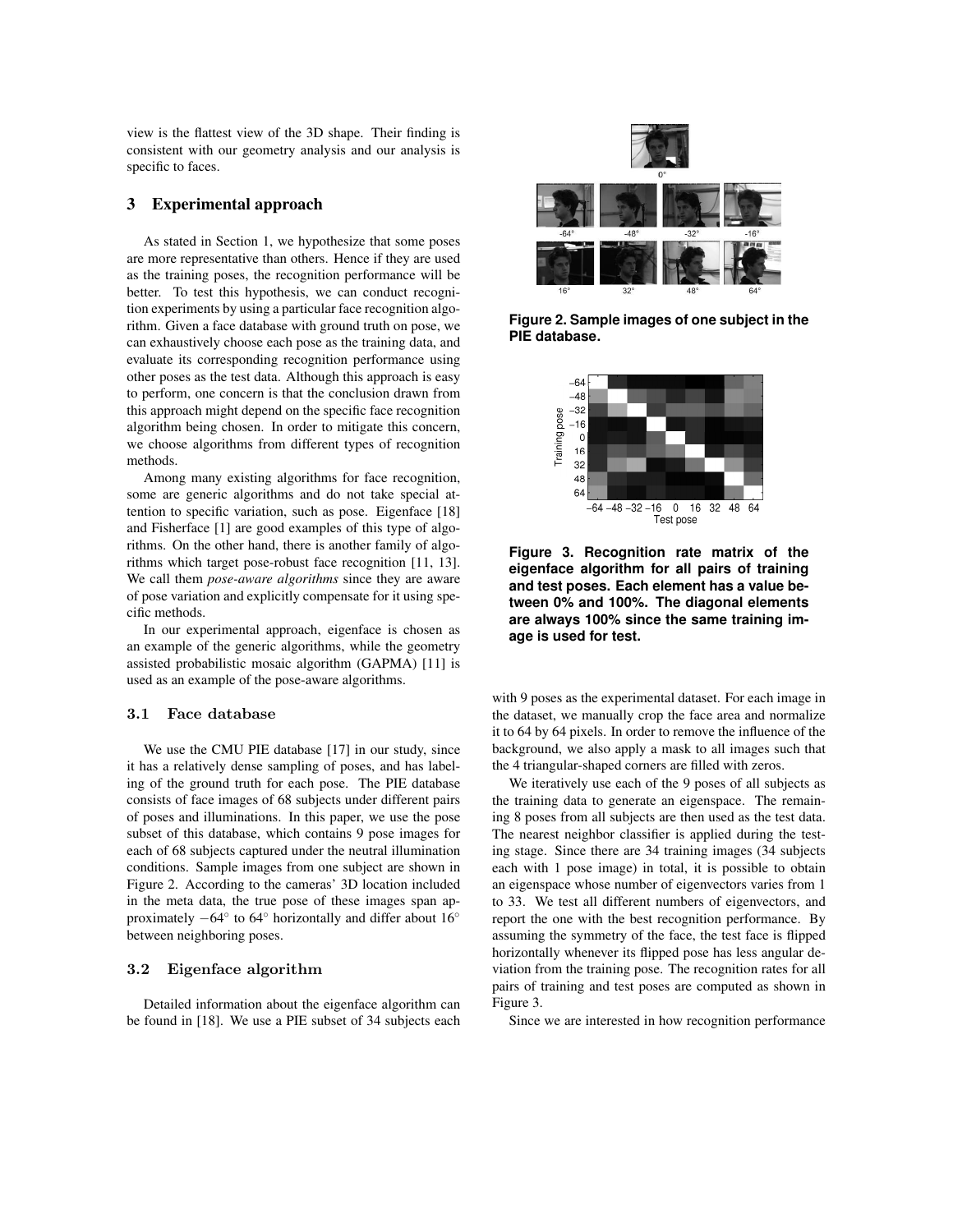

**Figure 4. Average recognition rate of the eigenface algorithm with respect to different training poses. Each point is computed via an equation similar to (3). In order to exclude the factor of angular rotation, the test poses are chosen to be within the range of left & right** 16◦ **or** 32◦ **of the training pose. The factor of angular rotation contributes to the results when all test poses are evaluated. In both cases, the** 32◦ **training pose provides the best recognition performance.**

changes with different training poses, one simple way to evaluate performance is to average each row of the recognition rate matrix. However, as we discussed above, there is one experimental methodology excluding the factor of angular rotation by only testing the pose that is within a certain angular rotation of the training pose. Applying this methodology is equivalent to horizontally averaging the elements within a fixed-width strip whose center is the diagonal element. Eventually based on the symmetric assumption, the recognition results of opposite poses are averaged. For example, the results of  $32°$  and  $-32°$  are averaged and are treated as the final result of 32◦. Results from both methodologies are shown in Figure 4. Notice that when the averaging range is 32◦, the averaging at 16◦ and 48◦ training poses are not computed because part of their 4 neighboring poses within the 32◦ range do not truly span the angular rotation as 0◦, 32◦, and 64◦ do. From Figure 4, it is obvious that the 32◦ pose leads to better performance than other poses.

# **3.3 Geometry assisted probabilistic mosaic algorithm**

The basic idea of GAPMA is to use geometry to compensate for pose variation. As shown in Figure 5, the human head is approximated with a 3D ellipsoid model. Thus, any face image is a 2D projection of such a 3D ellipsoid at a certain pose. In this approach, both training and test images are back-projected to the surface of the 3D ellipsoid, according to their estimated poses, to form the texture maps. Thus the recognition can be conducted by comparing the



**Figure 5. A face image is mapped onto the surface of a 3D ellipsoid according to the estimated mapping parameter** X**. This mapping compensates for pose variation.**

texture maps instead of the original images, as is done in traditional face recognition. Furthermore, the texture map is represented as an array of local patches, which allows the training of a probabilistic model for comparing corresponding patches. Details of this approach can be found in [11].

Based on the same testing scheme as the eigenface algorithm, we conduct experiments on the PIE database using GAPMA. A subset of 34 subjects each with 9 poses are used for experiments. The remaining subjects are used for training the probabilistic model. Similarly, we iteratively use each of the 9 poses of all 34 subjects as the training data and the rest as the test data. The recognition rate matrix for all pairs of training and test poses is shown in Figure 6. Also, the average recognition rate for each training pose is shown in Figure 7, computed in the same way as Figure 4.

Together with the results from the eigenface algorithm, a number of observations can be made. First, for both algorithms, the use of  $32^\circ$  as the training pose results in the best performance in the recognition stage, including or excluding the factor of angular rotation. Second, the advantage of 32◦ seems more obvious for generic face recognition algorithms, while not dramatic for pose-aware algorithms, especially when excluding the factor of the angular rotation. This is natural since the overall influence of pose variation on face recognition is reduced because the pose-aware algorithms explicitly compensate for pose variation.

# 4 Why is 32◦ the optimal pose?

We have shown that for both generic and pose-aware algorithms, 32◦ is the optimal training pose that leads to the best recognition performance. However, one might want to ask *why* 32◦ is optimal. Researchers in psychology [10] have worked on this subject for decades and there is still no conclusive and convincing explanation on why a certain pose has advantages over others. O'Toole *et al.* [14] conclude that both 3D geometry and 2D surface appearance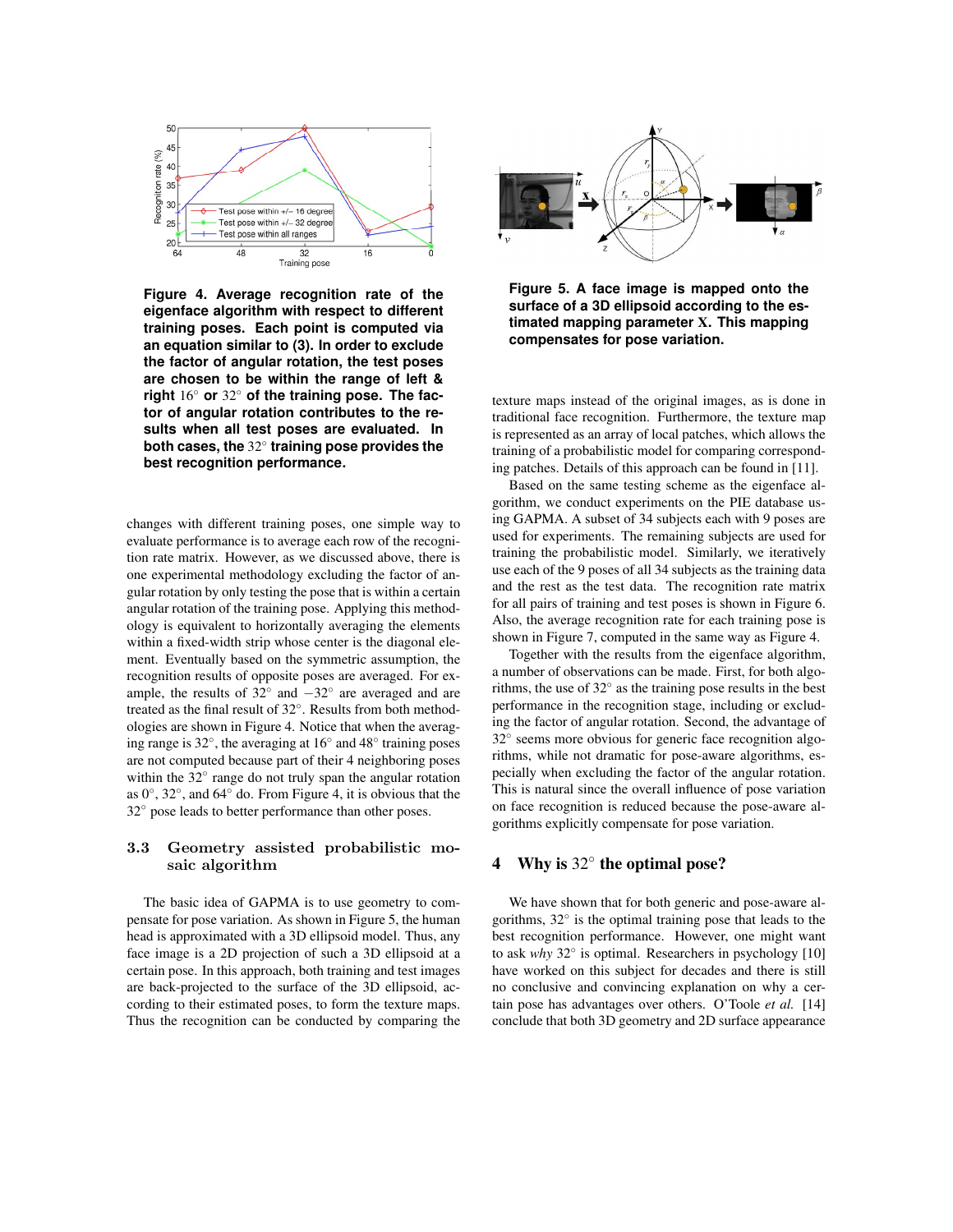

**Figure 6. Recognition rate matrix of GAPMA. The performance is much better than that of the eigenface (Figure 3).**



**Figure 7. Average recognition rate of GAPMA. The** 32◦ **training pose provides the best recognition performance, especially when testing on all possible poses.**

contribute to human face recognition across poses. We attempt to justify the optimal pose from the computer vision point of view, where appearance and geometry are also the two fundamental factors for object recognition. Our justification is based on these two factors as well. Essentially, given each training pose, we will compute its discrimination power against test poses based on the facial appearance and geometry.

### **4.1 Facial appearance evidence**

How important is the facial appearance in discriminating facial identity? The basic assumption is that different parts/patches of the face contribute differently to face recognition. If we could quantify such differences in terms of discrimination power for all pairs of training and test poses, we can find out which pose is more powerful in recognizing other poses. The Fisher ratio [4] is computed since it is a conventional way of measuring the discrimination power [11].

|  |  | ٠ |  |  |
|--|--|---|--|--|
|  |  |   |  |  |
|  |  |   |  |  |
|  |  |   |  |  |
|  |  |   |  |  |
|  |  |   |  |  |
|  |  |   |  |  |
|  |  |   |  |  |
|  |  |   |  |  |

**Figure 8. Fisher ratio maps (FRM) for all pairs of training and test poses. Each pixel,** *f m,n <sup>i</sup>, <sup>j</sup>* **, is the Fisher ratio of the patch** (*i, j*) **between the training pose** φ*<sup>m</sup>* **and test pose** φ*n***. Brighter pixels indicate the higher Fisher ratio and greater contribution to recognition. Vertical axis corresponds to the training poses from** −64◦ **(top) to** 64◦ **(bottom). Horizontal axis corresponds to test poses from** −64◦ **(left) to** 64◦ **(right). Notice the relatively brighter maps around the** −32◦ **(**3*rd***) row and the** 32◦ **(**7*th***) row.**

Given the PIE database of  $L (L = 68)$  subjects each with 9 poses, let us introduce how to compute Fisher ratio for each pair of training and test poses. After performing geometry mapping for each image  $f(l, \phi_m)$ , where *l*,  $\phi_m$  are the index of subjects and poses respectively, the resultant texture map is represented as an array of local patches  $s_{i,j}(l, \phi_m)$ . Fisher ratio will be computed based on the texture maps, instead of the original face images.

Suppose we treat one of the 9 poses,  $\phi_m$ , as the training pose, we need to study how the distance measure of corresponding patches between  $\phi_m$  and all other 8 test poses changes. This is done by fixing one patch  $(i, j)$  and one particular test pose  $\phi_n$ , and calculating the mean square error (MSE) of one patch between all subjects in the pose  $\phi_m$ and  $\phi_n$ . MSE is used here since it is a common way of computing distance measurement in appearance-based object recognition. A distance matrix is generated where each element indicates the MSE of the same patch  $(i, j)$  between one pair of subjects. The distribution of the diagonal elements of this distance matrix is an indication of the intrasubject variations, while that of the off-diagonal elements is an indication of the inter-subject variations. We explicitly model these two distributions as Gaussian distributions, whose means are computed as:

$$
\mu_{i,j}^{m,n^{\text{same}}} = \frac{1}{L} \sum_{l} ||(\mathbf{s}_{i,j}(l, \phi_m) - \mathbf{s}_{i,j}(l, \phi_n)||^2
$$

$$
\mu_{i,j}^{m,n^{\text{diff}}} = \frac{1}{L(L-1)} \sum_{l \neq k} ||(\mathbf{s}_{i,j}(l, \phi_m) - \mathbf{s}_{i,j}(k, \phi_n)||^2 \qquad (1)
$$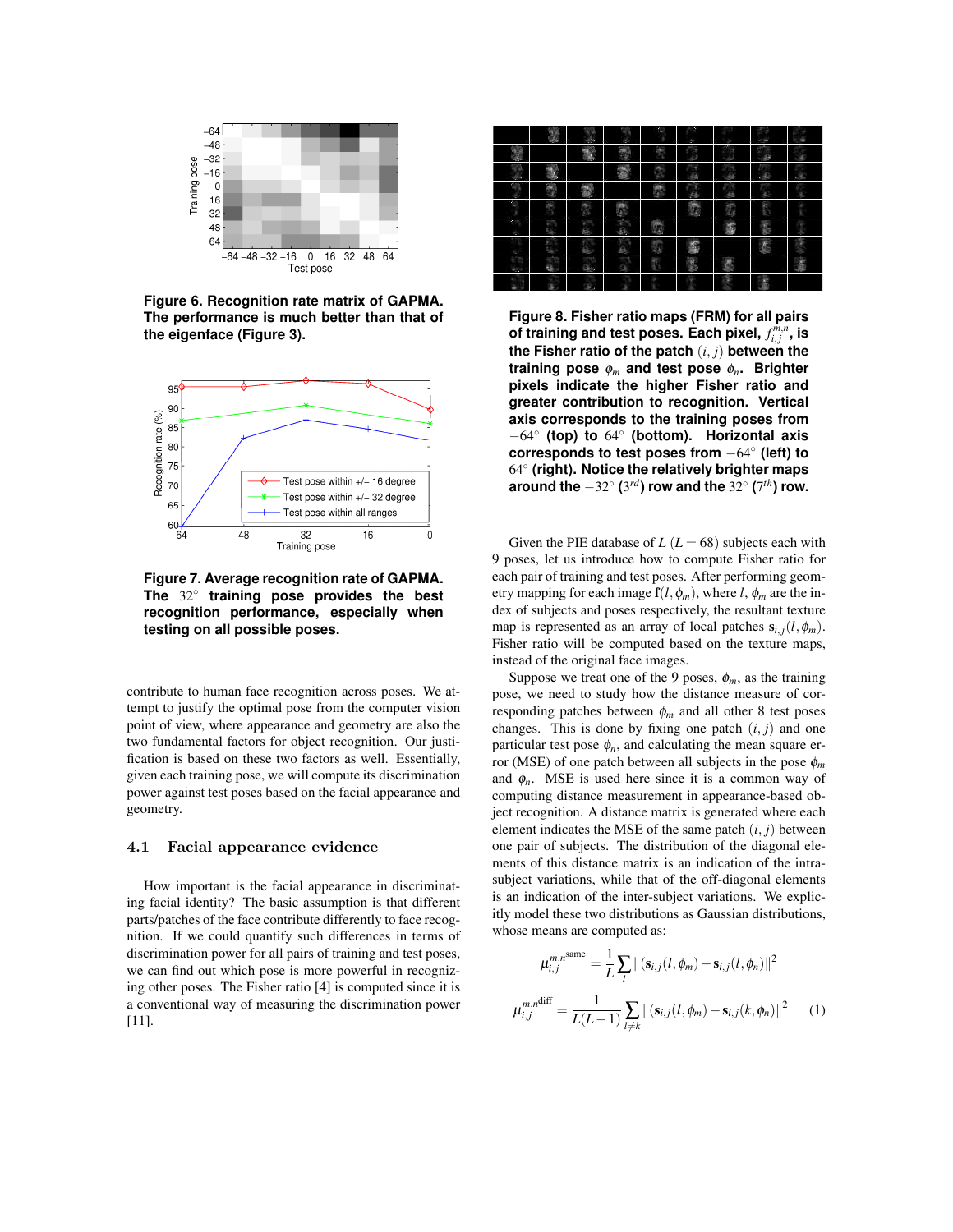where  $\mu_{i,j}^{m,n^{\text{same}}}$  and  $\mu_{i,j}^{m,n^{\text{diff}}}$  are the mean of intra-subject and inter-subject variations for the patch  $(i, j)$  between the training pose  $\phi_m$  and the test pose  $\phi_n$ . In addition, the standard deviation  $\sigma^{m,n^{\text{same}}}_{i,j}$  and  $\sigma^{m,n^{\text{diff}}}_{i,j}$  of these two distributions are computed as well. Given two Gaussian distributions, the Fisher ratio [4] is defined as:

$$
f_{i,j}^{m,n} = \frac{(\mu_{i,j}^{m,n^{\text{diff}}} - \mu_{i,j}^{m,n^{\text{same}}})^2}{\sigma_{i,j}^{m,n^{\text{same}}} + \sigma_{i,j}^{m,n^{\text{diff}}^2}}
$$

Note that this Fisher ratio is computed based on one fixed patch  $(i, j)$  and one pair of training and test pose,  $\phi_m$  and  $\phi_n$ . By varying the location of the patch across all facial area, a *Fisher ratio map (FRM)* is obtained between one pair of poses. Finally for all pairs of training and test poses, an array of FRM is generated as shown in Figure 8.

In order to have a quantitative evaluation for the Fisher ratio of each training pose, we compute the average of Fisher ratio  $f^{m,n}$  over non-empty patches, which are visible from both training and test views, for each map as in (2). Then the Fisher ratio for each training pose is averaged across the test poses, with different ranges *r* as in (3). We show the resultant  $h^{m,r}$  for  $m = 1, 2, ..., 5$  and  $r = 1, 2, 8$  in Figure 9. It is apparent that when excluding the factor of angular rotation, i.e., the test pose is within the range of  $16°$  or 32◦ with respect to the training pose, 32◦ has higher Fisher ratio than other training poses. Since higher Fisher ratio implies better recognition performance, this result is consistent with our empirical conclusion in Section 3. However, when all test poses are considered, all three poses around 32◦ seem to work equally well.

$$
f^{m,n} = \frac{1}{\sum_{i,j}(f_{i,j}^{m,n} > 0)} \sum_{i,j} f_{i,j}^{m,n}
$$
 (2)

$$
h^{m,r} = \frac{1}{2} \left( \frac{1}{2r} \sum_{n=0}^{N-1} \sum_{n=0}^{\lfloor m-n \rfloor \le r} f^{m,n} + \frac{1}{2r} \sum_{n=0}^{N-1} \sum_{n=0}^{\lfloor m-n \rfloor \le r} f^{(10-m,n)} \right)
$$
(3)

### **4.2 Geometric evidence**

The human face has a unique 3D geometry. If the facial geometry were a perfect sphere, the optimal training pose would be *only* dependent on the facial appearance. Our hypothesis is that because of 3D facial geometry, the 2D face images projected from different poses will have different capabilities to infer the face at other poses. Thus, we will study the inference capability between each pair of training and test poses based on the 3D geometry. Again this inference capability will depend on the location of the facial patch, and eventually an *inference capability map (ICM)* similar to FRM in Figure 8 will be obtained, which provides



**Figure 9. Average Fisher ratio map (FRM) with respect to different training poses. The** 32◦ **view advantage can be seen when excluding the factor of angular rotation.**

|   |             | ğ, | ļ      | $\frac{1}{2}$  |               | ٠  | ۹ |             |
|---|-------------|----|--------|----------------|---------------|----|---|-------------|
|   |             | ē  | ķ      |                | ţ             | ţ  |   | ß<br>٠<br>r |
| ٠ |             |    | П      | <b>Section</b> | I             |    | ľ | Ą           |
| ٠ |             | Ņ  |        | J.             |               | ŷ  | ł | Ŋ           |
| ١ | ľ,          | Ŋ  | u<br>т |                | i,            | ĵ  | ľ | л           |
| ۹ |             | ų  |        |                |               | í, | I |             |
|   | ł           |    | Ŋ      | ŧ              | P.            |    | Ņ |             |
|   |             |    | I      | L              | ł             |    |   |             |
|   | ķ<br>٠<br>٠ | Þ  |        | ÷.             | <b>REGIST</b> | ٩  | ŧ |             |

**Figure 10. Inference capability maps (ICM) for all pairs of training and test poses. Each pixel,** *gm,<sup>n</sup> <sup>i</sup>, <sup>j</sup>* **, is computed via (4).**

a natural way of integrating the appearance and geometry information.

Our study is based on a generic 3D face mesh model  $M = \{t_u\}$ , which is composed of a set of triangles  $t_u$ . Each triangle is described by three vertices in 3D. The basic approach is as follows. First, we build the correspondence between the set of triangles and the array of patches in the appearance model. This can be achieved by computing the horizontal and vertical angles of the vector connecting the center of the 3D face model and the center of the triangle. Then the angles can be easily converted into the horizontal and vertical index of the corresponding patch. The result of this step is a mapping function  $f(u) = [i, j]$ , which maps the triangle index *u* into the index of the corresponding patch  $[i, j]$ .

Second, we project the 3D geometry model into the 9 different views used in the PIE database, by assuming an orthographic camera model. Hence another set of triangles  ${\{\mathbf t}_u^m\}$  are obtained for each pose  $\phi_m$  on the image plane. Now given the training pose  $\phi_m$ , and the test pose  $\phi_n$ , we can find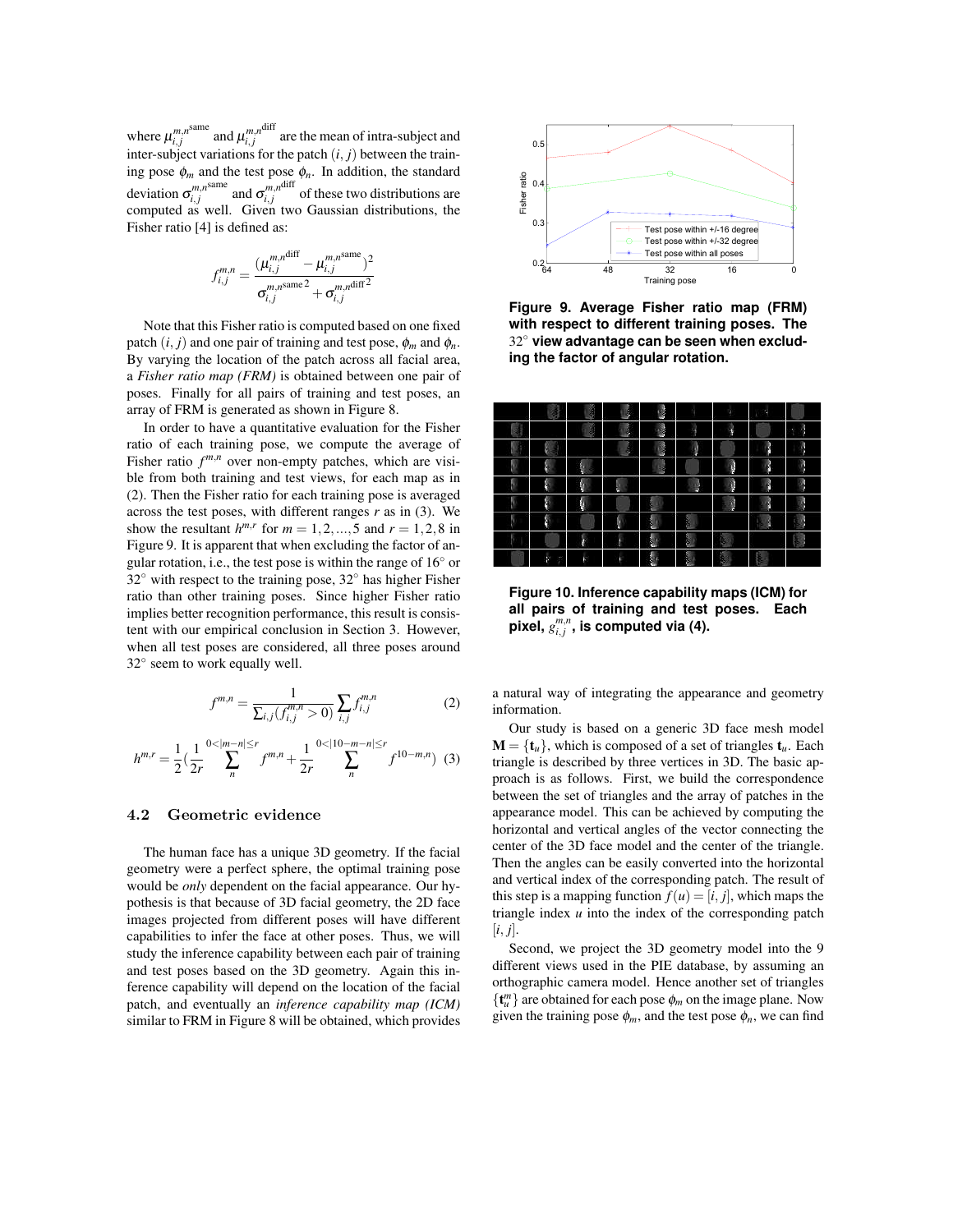the matched triangles between  $\{\mathbf t_u^m\}$  and  $\{\mathbf t_u^n\}$ . One way to measure the inference capability is to measure the ratio of the total area of the matched triangles between two poses that correspond to the same appearance patch, as follows:

$$
g_{i,j}^{m,n} = \frac{\sum_{u}^{f(u) = [i,j]} \Delta(\mathbf{t}_u^m)}{\sum_{u}^{f(u) = [i,j]} \Delta(\mathbf{t}_u^n)}
$$
(4)

where the numerator and the denominator are the total area of projected triangles that correspond to the appearance patch with index  $[i, j]$ , at the training pose  $\phi_m$  and the test pose  $\phi_n$  respectively. It can be seen that the larger the inference capability  $g_{i,j}^{m,n}$  is, the more downsampling during the mapping from pose  $\phi_m$  to pose  $\phi_n$  is. Hence the inference from  $\phi_m$  to  $\phi_n$  is more reliable and face recognition should perform better. On the other hand, if the  $g_{i,j}^{m,n}$  is smaller, it means more upsampling is conducted during the mapping and hence the inference is less reliable. The basic reason underlying this conclusion is that high resolution in the training indicates more confidence in recognition compared to low resolution in training.

By using different pairs of training and test poses, an array of ICM is generated in Figure 10. We can combine it with the Fisher ratio map, such that we have an overall *discrimination power map (DPM)*  $p_{i,j}^{m,n}$ *. This is done using* element-by-element multiplication of  $g^{m,n}_{i,j}$  and  $f^{m,n}_{i,j}$ . Based on  $p_{i,j}^{m,n}$ , we can compute the discrimination power for each training pose similar to (2) and (3). Figure 11 shows both the Fisher ratio and discrimination power results. We can see that by integrating the geometry information, the discrimination power augments the advantage of the 32◦ pose. This shows that a  $32^\circ$  pose has advantages from geometric point of view, i.e., relatively less upsampling is done when we infer from 32◦ pose to other poses.

Figure 12 shows the DPM overlaid on the projected triangles for all poses. Basically, for each pose  $\phi_m$ , we assign the intensity of the projected triangle  $\mathbf{t}_{u}^{m}$  as the discrimination power  $p_{i,j}^m$  of its corresponding appearance patch.  $p_{i,j}^m$ is simply the average of  $p_{i,j}^{m,n}$  along all test poses  $\phi_n$ . On average, the intensity of the  $32^\circ$  and  $-32^\circ$  poses is brighter than other poses, as indicated by the curve "DPM: test pose within all poses" in Figure 11. This shows the advantage of the 32◦ pose in recognition. Furthermore, this plot shows that for each training pose, which patch contributes more to the recognition. Interestingly we see that the facial features, such as the mouth and nose, seem to contribute less to recognition than the cheek. In part this is because that it is relatively hard to register the facial features across multiple poses of the same subject due to geometry variation. Therefore, these parts will have relatively larger intra-subject variation, which lowers the Fisher ratio.



**Figure 11. Average discrimination power map (DPM) and average Fisher ratio map (FRM) with respect to different training poses. DPM augments the advantage of** 32◦ **over FRM.**

# 5 Conclusions and discussion

If a face recognition system has the freedom to select any pose as the training data, which pose should be chosen in order to achieve the best pose-robust recognition performance? This is both a scientifically interesting and a practically beneficial question. This paper attempts to answer this question and provides justification regarding the answer. First, we conclude that  $32^\circ$  is the optimal training pose by using an experimental approach, where different types of face recognition algorithms are employed and consistent results are observed. Second, we analyze the discrimination power of each pose against all other poses using both appearance and geometry information.

To compare our conclusion with that from psychology, we suggest the two conclusions are somewhat similar. Because both agree that the 3/4 view of learning leads to better recognition than the front and profile views, even though we did not test on exactly 45◦, which could be interpreted from nearby 48◦ and 32◦. The two conclusions disagree partly due to the discrete sampling of poses. For example, normally only very coarse poses (such as front, 3/4 or profile view) are studied in psychology. Another reason is the inherent difference between the mechanism of human face recognition and machine face recognition.

Due to limited pose sampling in the database, we consider only discrete poses while looking for the optimal pose. A closer-to-continuous conclusion might be obtained with a database having denser sampling of poses, or synthesized views. One of the future direction might be to rely the analysis more on generic facial geometry information, which is not limited by a particular face database.

We are aware that the optimal training pose of 32◦ is concluded based on the assumption that the test poses are uniformly distributed. In practical applications, this assump-